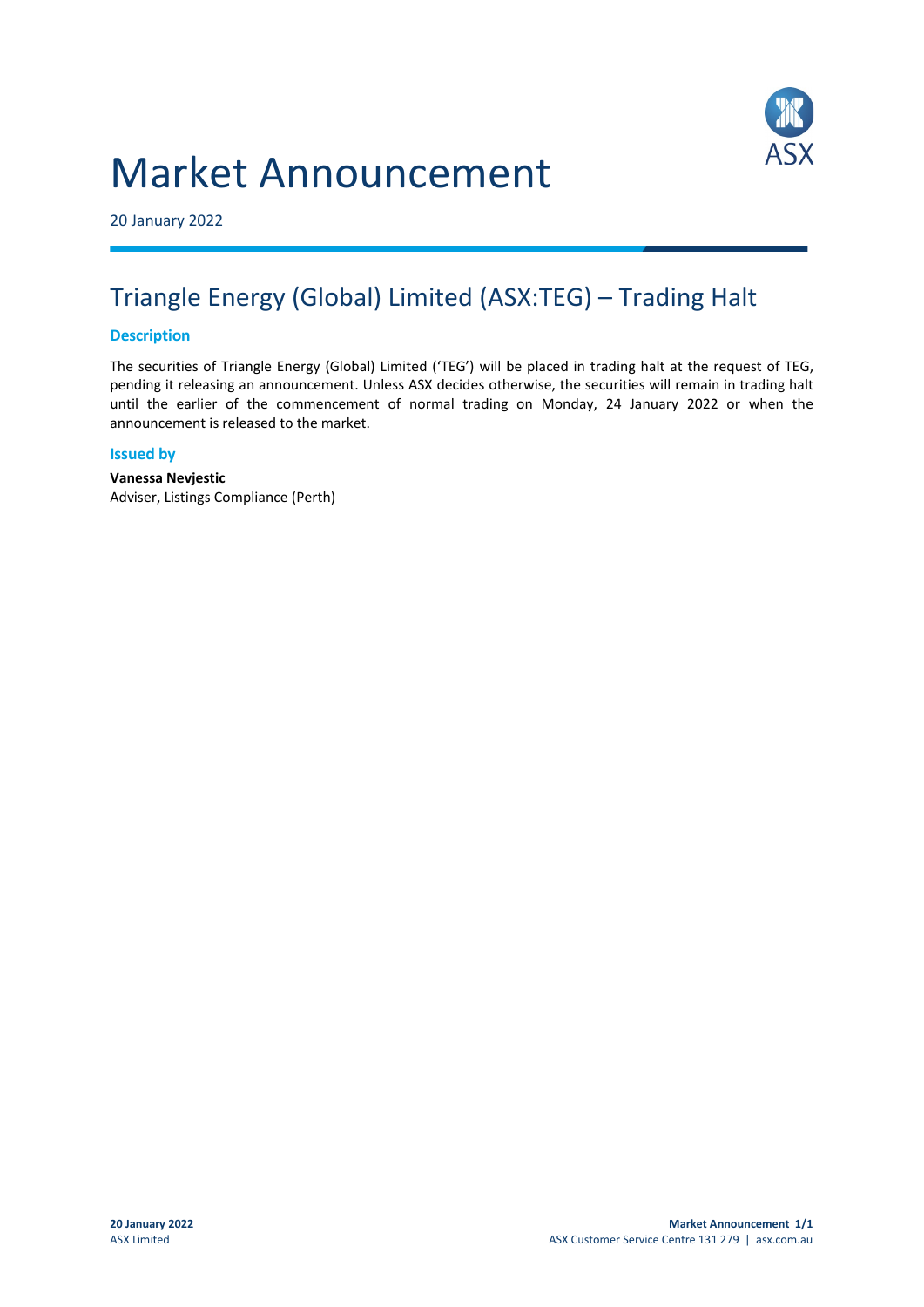

20 January 2022

Ms Vanessa Nevjestic ASX Compliance Pty Ltd Level 40, Central Park 152 – 158 St Georges Tce Perth WA 6000

By email: tradinghaltsperth@asx.com.au Vanessa.Nevjestic@asx.com.au

Dear Vanessa,

#### Request for Trading Halt

Pursuant to Listing Rule 17.1, Triangle Energy (Global) Limited (Triangle or the Company) (ASX: TEG) requests a trading halt of the Company's securities be granted by the Australian Securities Exchange (ASX).

In accordance with Listing Rule 17.1, the Company advises:

- the trading halt is requested pending a response to a price and volume query from ASX (Response);
- it anticipates that the trading halt end on the earlier of the commencement of normal trading on Monday, 24 January 2022 or when the Response is released to the market; and
- Triangle is not aware of any reason why the trading halt should not be granted or of any other information necessary to inform the market about the trading halt.

Should you have any questions please do not hesitate to contact me.

Yours sincerely

[Signed electronically without signature]

Robert Towner Managing Director Triangle Energy (Global) Limited